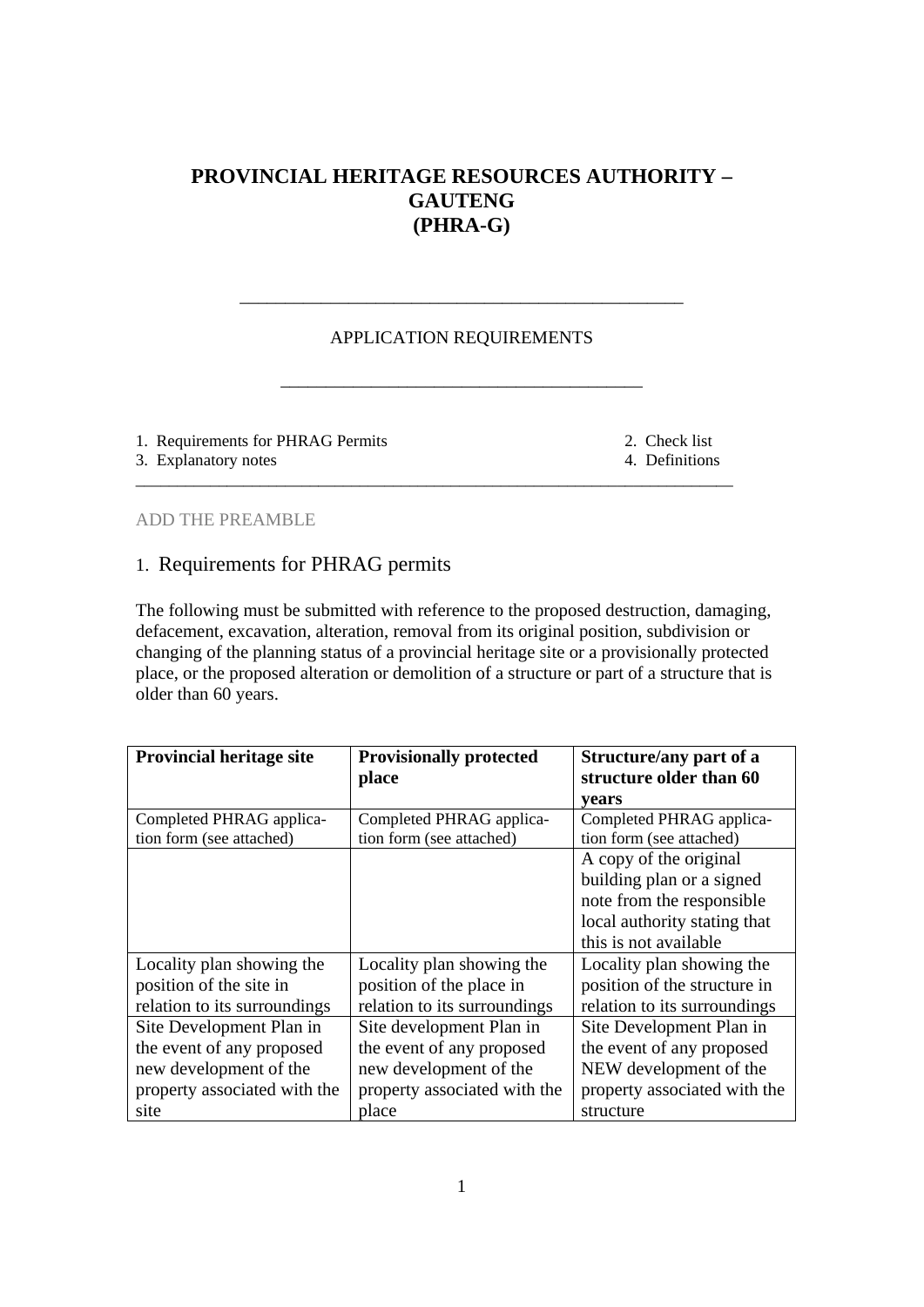| <b>Provincial heritage site</b>                             | <b>Provisionally protected</b>                             | Structure/any part of a                                      |
|-------------------------------------------------------------|------------------------------------------------------------|--------------------------------------------------------------|
| (continued)                                                 | place (continued)                                          | structure older than 60                                      |
|                                                             |                                                            | years (continued)                                            |
|                                                             |                                                            | History of the structure:                                    |
|                                                             |                                                            | includes architectural                                       |
|                                                             |                                                            | history and previous                                         |
|                                                             |                                                            | ownership details (all                                       |
|                                                             |                                                            | owners). This can be                                         |
|                                                             |                                                            | obtained at the Deeds                                        |
|                                                             |                                                            | Office. The PHRAG may                                        |
|                                                             |                                                            | require additional                                           |
|                                                             |                                                            | information.                                                 |
| Coloured photographs with                                   | Coloured photographs with                                  | Coloured photographs with                                    |
| descriptive caption of all<br>elevations of the site in its | descriptive caption of all                                 | descriptive caption of all<br>elevations of the structure in |
| present from and context                                    | elevations of the place in its<br>present form and context | its present form and context                                 |
|                                                             |                                                            | adjacent houses in the area,                                 |
|                                                             |                                                            | street-scape. (for                                           |
|                                                             |                                                            | demolition include interior                                  |
|                                                             |                                                            | photographs)                                                 |
|                                                             |                                                            |                                                              |
|                                                             |                                                            |                                                              |
|                                                             |                                                            |                                                              |
|                                                             |                                                            |                                                              |
|                                                             |                                                            |                                                              |
|                                                             |                                                            |                                                              |
|                                                             |                                                            |                                                              |
|                                                             |                                                            |                                                              |
|                                                             |                                                            |                                                              |
|                                                             |                                                            |                                                              |
|                                                             |                                                            |                                                              |
|                                                             |                                                            |                                                              |
|                                                             |                                                            |                                                              |
|                                                             |                                                            |                                                              |
|                                                             |                                                            |                                                              |
|                                                             |                                                            | In the event of partial or                                   |
|                                                             |                                                            | complete external alteration                                 |
|                                                             |                                                            | or demolition, proof of the                                  |
|                                                             |                                                            | notice calling for comments                                  |
|                                                             |                                                            | from interested or affected                                  |
|                                                             |                                                            | parties. (see 3.3)                                           |
| In the event of proposed                                    | In the event of proposed                                   | In the event of proposed                                     |
| alteration/s, three sets of                                 | alteration/s, three sets of                                | alteration or partial                                        |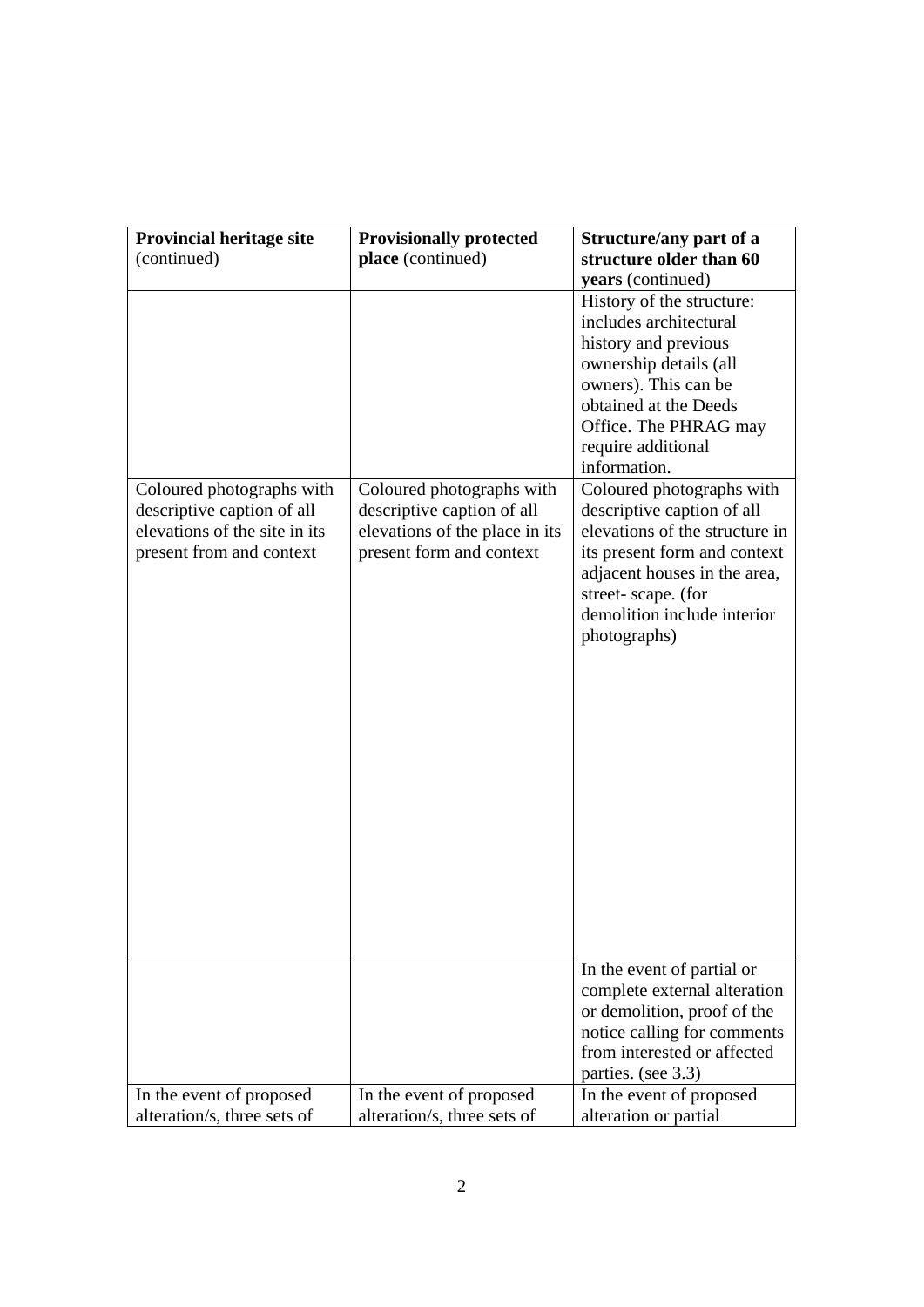| drawings, one of which<br>must be coloured up to | drawings, one of which<br>must be coloured up to | demolition, three sets of<br>drawings, one of which |
|--------------------------------------------------|--------------------------------------------------|-----------------------------------------------------|
| show the proposed work /<br>restoration details  | show the proposed work /<br>restoration details  | must be coloured up to<br>show the proposed work /  |
|                                                  |                                                  | restoration details                                 |
| Written comments on the                          | Written comments on the                          | Written comments on the                             |
| subject of the application                       | subject of the application                       | subject of the application                          |
| from the Heritage Assets                         | from the Heritage Assets                         | from the Heritage Assets                            |
| Management Section of the                        | Management Section of the                        | management Section of the                           |
| Department of Public                             | Department of Public Word                        | Department of Public                                |
| Works (PWD), in the case                         | (PWD), in the case of the                        | Works (PWD), in the case                            |
| of the site being under the                      | place being under the                            | of the structure being under                        |
| control of PWD (National)                        | control of PWD (National)                        | the control of PWD                                  |
|                                                  |                                                  | (National)                                          |

If in doubt about the extent of information required, please discuss your intended application with the PHRAG Provincial office.

## **2. Check list**

The information to be submitted as part of a permit application is required both for PHRAG records and in order for an application to be successfully considered. Prospective permit applicants must therefore ensure that they have all the correct information before proceeding to submit their applications. **All documents must be bound in an A4 Format and filed in the same order as the Checklist. Plans are to be folded to an A4 size and placed at the back of your document. Incomplete applications will not be processed! In order to prevent unnecessary delays and frustration, it is therefore suggested that you tick the attached check list and then submit it together with the rest of the application documents.**

## **3. Explanatory notes**

#### 3.1 **What are the contact details of the Provincial Heritage Resources Authority- Gauteng?**

Mr. G. Botha, 6<sup>th</sup> floor of the NBS Building at 38 Rissik Street, (Cnr. Rissik & Market Street), Johannesburg. Tel. 011 -355 - 2570; Fax 011 355 2565/ 2513

**Johannesburg offices:** Ms. M. Ramphele, Room 639, 6<sup>th</sup> floor of the NBS building at 38 Rissik Street, (Cnr. Rissik & Market Streets), Johannesburg Tel. 011- 355 2572; Fax 011 355 2513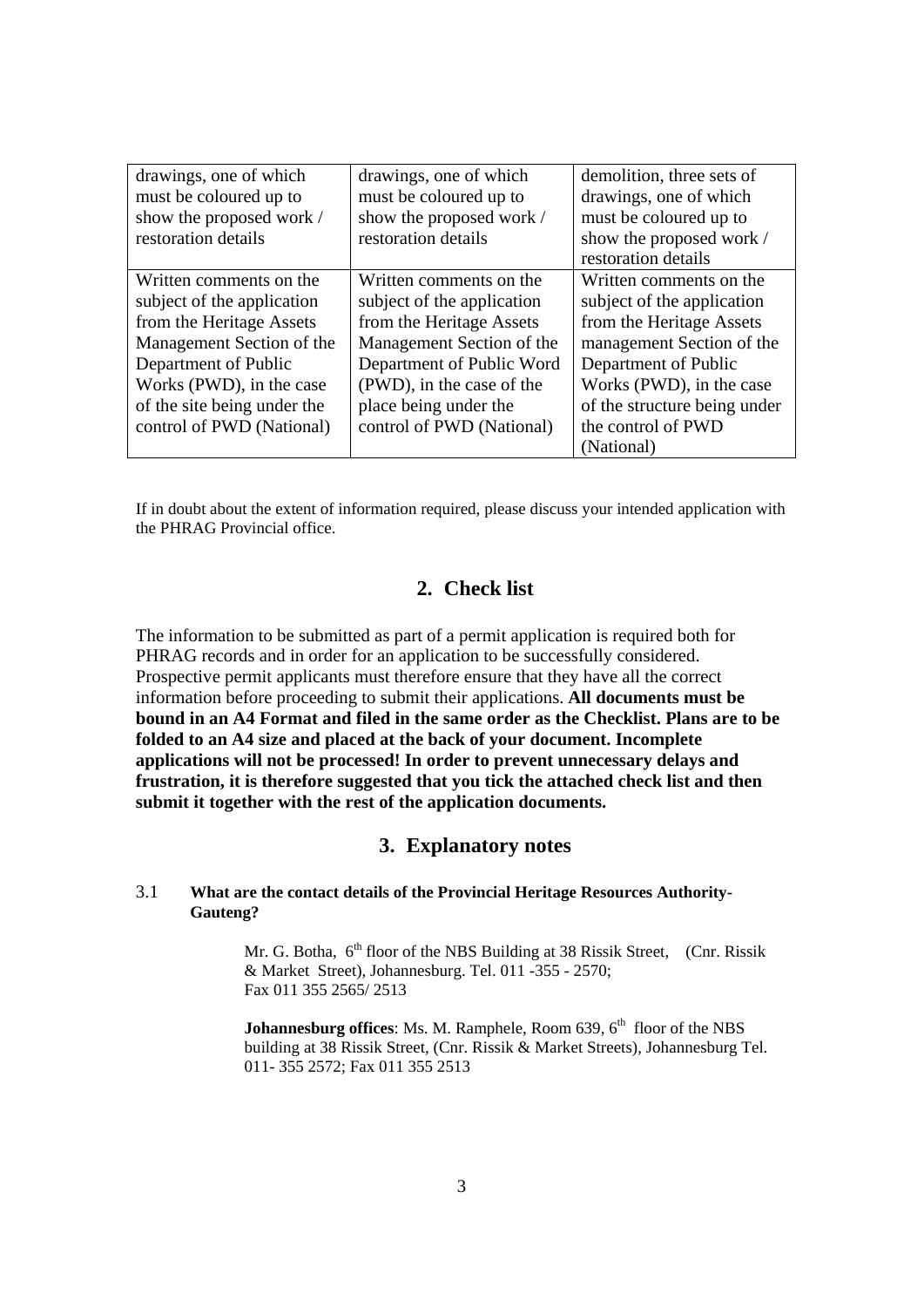#### 3.2 **What happens if a prospective applicant finds it difficult to determine the age of a structure (this refers to the so-called 60 Year Rule)?**

In the event of the original building plan of a structure not being available, it will be the prospective applicant's responsibility to then research other potential sources of information, such as relevant title deeds, showing information of previous ownership. Such information is required in order to develop a statement of the cultural significance of the structure in question.

#### **3.3 Why and how to invite comments from interested or affected parties before application is made to demolish a structure / parts of a structure older that 60 years?**

Under the National Heritage Resources Act, 1999 (Act 25 of 1999), all efforts are to be made to prevent the destruction of heritage resources that are considered part of the country's national estate. A structure/parts of a structure that are older than 60 years, might be culturally significant in view of *inter alia, "its strong or special association with a particular community or cultural group for social, cultural or spiritual reasons*" (quoted from the above Act). It is therefore necessary to provide interested or affected parties with an opportunity to comment on any proposed demolition prior to making of an application to PHRAG.

A prospective applicant must in this regard and together with the rest of his/her application documents, submit to PHRAG clear evidence of a notice – calling for comments with respect to the proposed demolition – having been published in an appropriate local newspaper and a notice to be put up on site. Such a notice must allow for a minimum period of 30 days for comments. See example below of such a notice, it is important to note that the information shown in this example is the minimum that PHRAG would like to see published.

Where a local residents association exists, prospective applicants will be required to also show evidence of having gauged the opinion of such a residents association. In rural areas, a prospective applicant will be expected to circulate a notice calling for comments through other appropriate means e.g. radio, school and churches.

All notices in the above connection must call for written comments to be furnished directly to PHRAG

> **Example of notice:** "The owner, Mr. Jim Brown, (*the name of the registered owner*) plans to demolish the existing structure/s at Happy Street (Erf 212), Arcadia, Pretoria.

Any interested or affected party who wishes to comment on this is invited to do so in writing to the Provincial Heritage Resource Authority at Private Bag X33, Johannesburg, 2000 / Facsimile ( 011) 355 2565. Closing date for comments:…….(*30 days from and inclusive of date of publication of notice)."*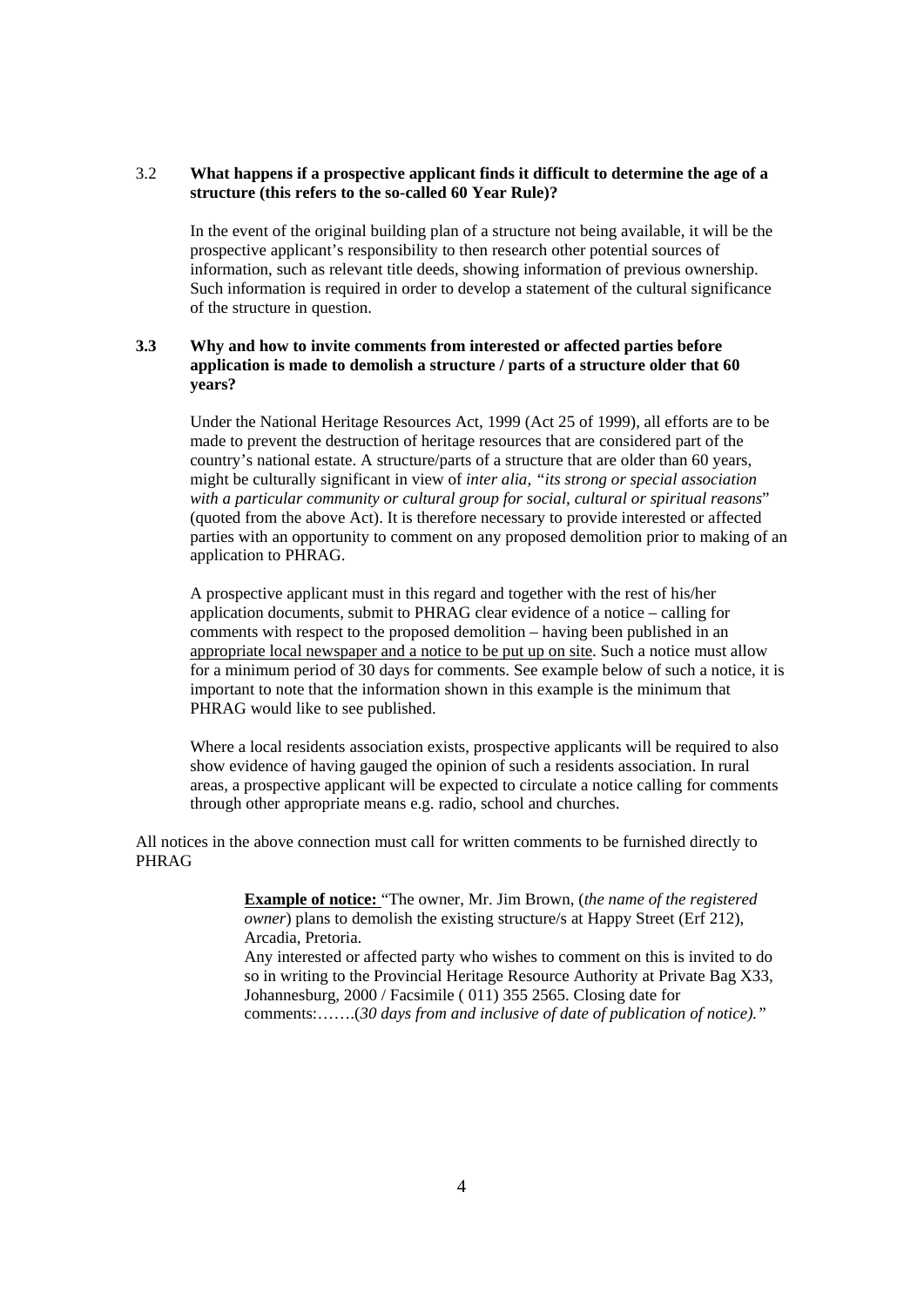#### **3.4 Where to submit permit applications?**

Applications may be submitted at either of the following addresses:

Mr. G. Botha,  $6<sup>th</sup>$  floor of the NBS Building at 38 Rissik Street, (Cnr. Rissik & Market Street), Johannesburg. Tel. 011 -355 - 2570; Fax 011 355 2513

Ms. M. Ramphele, Room 639, 6<sup>th</sup> floor of the NBS building at 38 Rissik Street, (Cnr. Rissik & Market Streets), Johannesburg Tel. 011- 355 - 2572; Fax 011 355- 2513

#### **3.5 What happens when PHRAG approves a permit application?**

In the event of the approval of an application, PHRAG will issue a permit to the applicant. The issuing of such a permit will be subject to a general appeal period of 14 days, and the permit may be suspended should an appeal against the issuing of the permit be received by PHRAG within 14 days from the date of the permit. PHRAG shall not be held responsible for any costs or losses incurred in the event of the suspension of retraction of such a permit. The appeal against the issuing of a permit will be considered by PHRAG's Appeals Committee within 21 days of the receipt of such an appeal.

The following conditions may often precede or be attached to the issuing of a permit:

- amendment of drawings;
- detailed recording of the structure/s to be demolished;
- donation of items e.g. doors, window frames, floor boards to PHRAG's restoration materials bank.

#### 3.6 **Appeals against decisions by PHRAG pertaining to permit applications**

An applicant will have the right to appeal against a decision of PHRAG not to approve his/her permit application. An applicant may also lodge an appeal against a decision pertaining to the conditional issuing of a permit. Any such appeal must be considered within 21 days of PHRAG having been notified in writing of the intention to appeal and having been furnished with the ground of such an appeal.

#### 3.7 **Heritage Impact Assessments (HIA 'S)**

It is important to note that PHRAG may call for a Heritage Impact Assessment (HIA) in the event of a proposed development being categorized as follows and an Environmental Impact Assessment (EIA) not being required under any other legislation:

- the construction of a road, wall, powerline, pipeline, canal or other similar form of linear development or barrier exceeding 300m in length;
	- the construction of a bridge or similar structure exceeding 50m in length;
- any development or other activity which will change the character of a site

exceeding 5 000 square metres in extent; or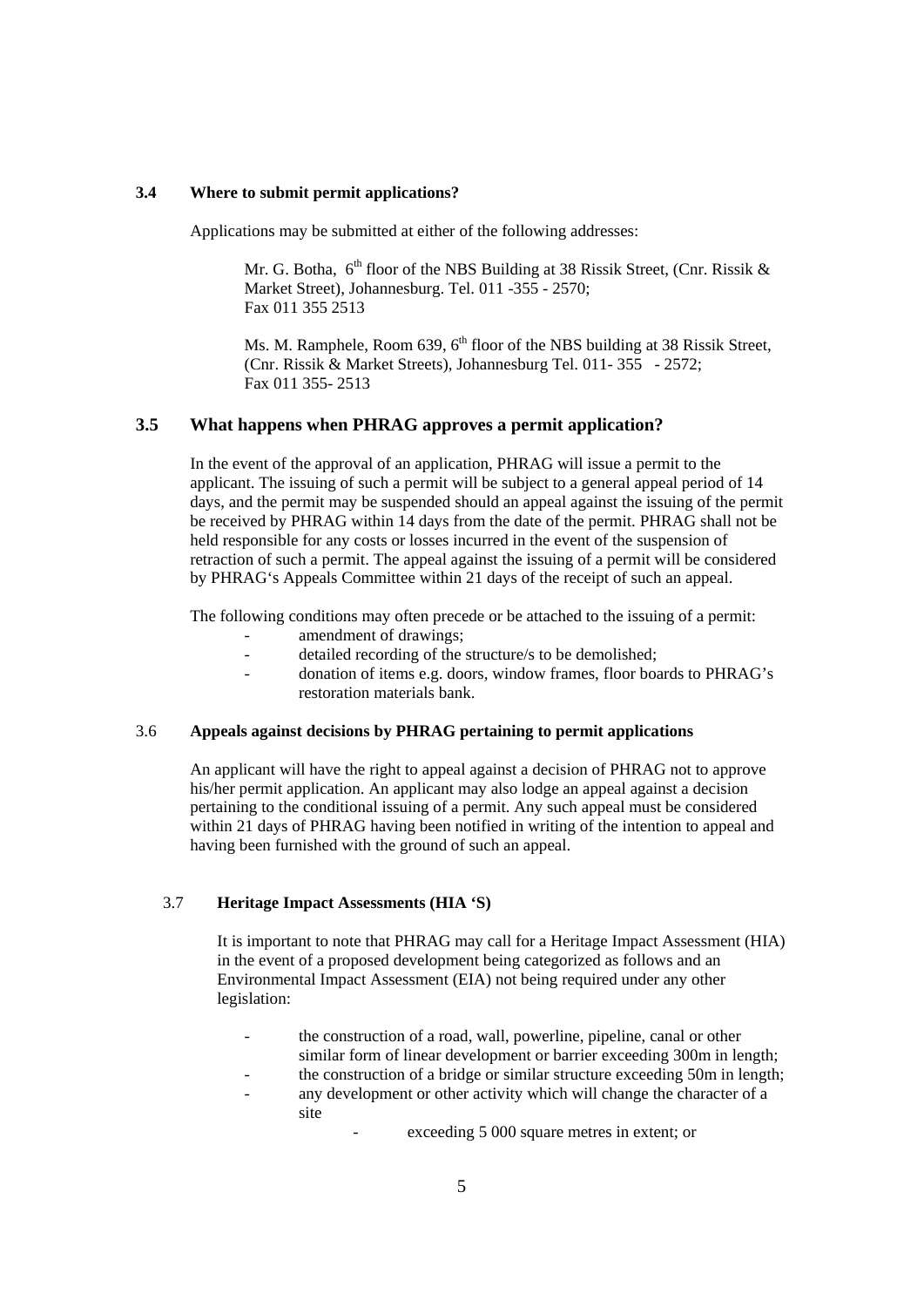- involving three or more existing erven or subdivisions thereof; or
- involving three or more erven or divisions thereof which have been consolidated within the past five years; or
- the costs of which will exceed a sum set in terms of regulations by PHRAG;
- the re-zoning of a site exceeding 10 000 square metres in extent; or any other category of development provided for in regulations by PHRAG.

It is suggested therefore that the PHARG Provincial Office be consulted at the earliest possible opportunity in the event of the likelihood of PHRAG calling for an HIA.

Information pertaining to the following would need to be included in a Heritage Impact Assessment Report:

- *The identification and mapping of all heritage resources in the area affected;*
- *an assessment of the significance of such resources…;*
- *n assessment of the impact of the development on such heritage resources;*
- *an evaluation of the impact of the development on heritage resources relative to the sustainable social and economic benefits to be derived from the development;*
- *the results of consultation with communities affected by the proposed development and other interested parties regarding the impact of the development on heritage resources;*
- *if heritage resources will be adversely affected by the proposed development, the consideration of alternatives;*
- *plans for mitigation of any adverse effects during and after the completion of the proposed development.*

#### 3.8 **For further information, kindly contact:**

**Johannesburg Offices:** Mr. Grant Botha, 6<sup>th</sup> floor of the NBS building at 38 Rissik Street, (Cnr. of Rissik & Market Streets), Johannesburg. Tel. 011- 355 2570; Fax 011 355 2565

**Johannesburg offices:** Ms. M. Ramphele, Room 639, 6<sup>th</sup> floor of the NBS building at 38 Rissik Street, (Cnr. of Rissik & Market Streets), Johannesburg. Tel. 011- 355 2572; Fax 011 355 2513

Any comments with respect to the above-mentioned permit application requirements would be welcome. Such comments should likewise be forwarded to PHRAG'S Provincial Office.

\_\_\_\_\_\_\_\_\_\_\_\_\_\_\_\_\_\_\_\_\_\_\_\_\_\_\_\_\_\_\_\_\_\_\_\_\_\_\_\_\_\_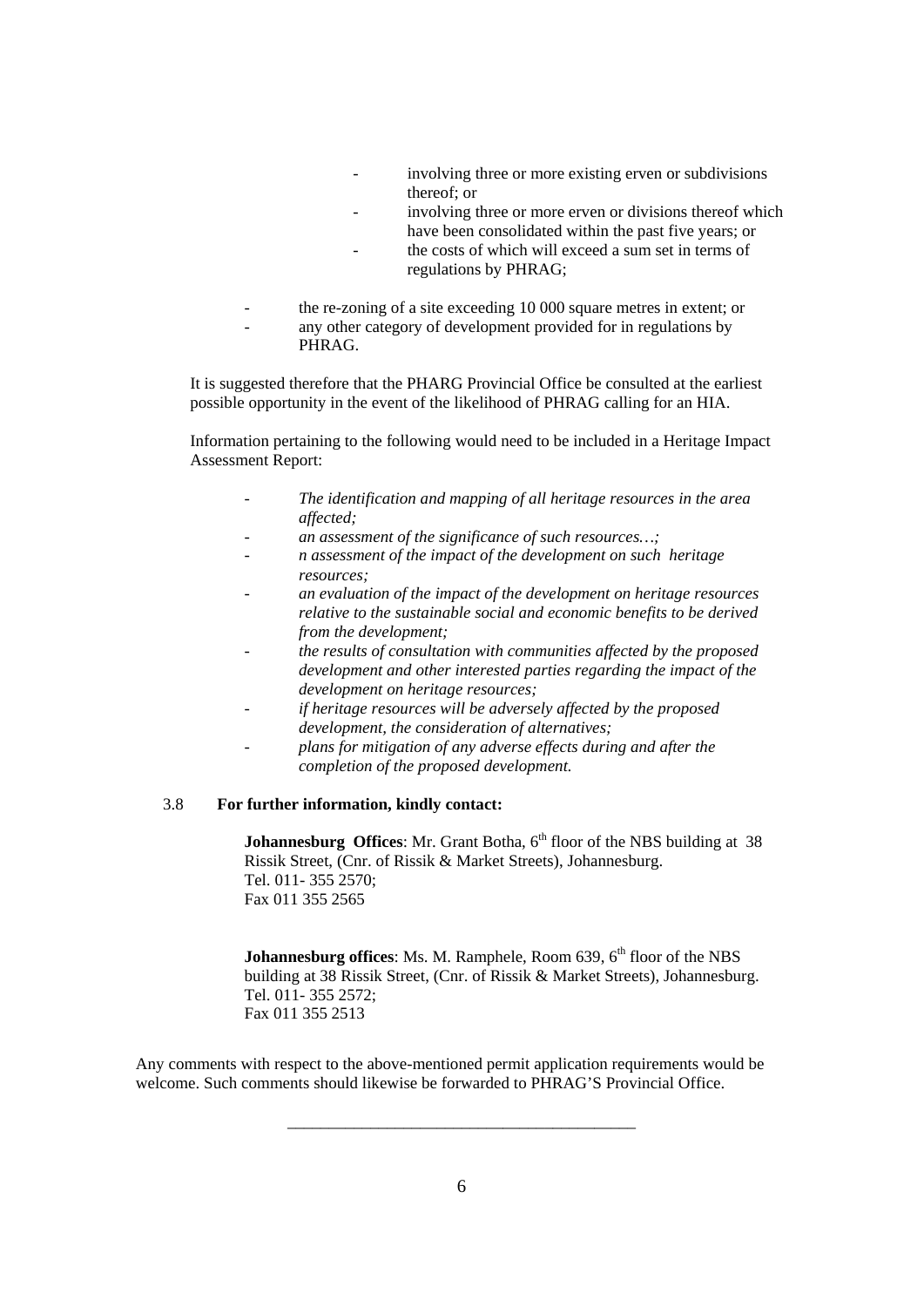## **4. Definitions**

**Alter** means "any action affecting the structure, appearance or physical properties of a place or object, whether by way of structural or other works, by painting, plastering or other decoration or any other means"

**Cultural significance** means "aesthetic, architectural, historical, scientific, social, spiritual, linguistic or technological value or significance"

**Heritage resource** means "any place or object of cultural significance"

**Provincial heritage site** means a place declared to be a provincial heritage site in terms of section 27 of the National Heritage Resources Act of 1999 (such sites were previously known as national monuments)

**Provisionally protected place** means a place protected under section 29 of the National Heritage Resources Act of 1999 (such places include former provisionally declared monuments)

**Structure** means *"any building, works, device or other facility made by people and which is fixed to land, and includes any fixtures, fittings and equipment associated therewith".*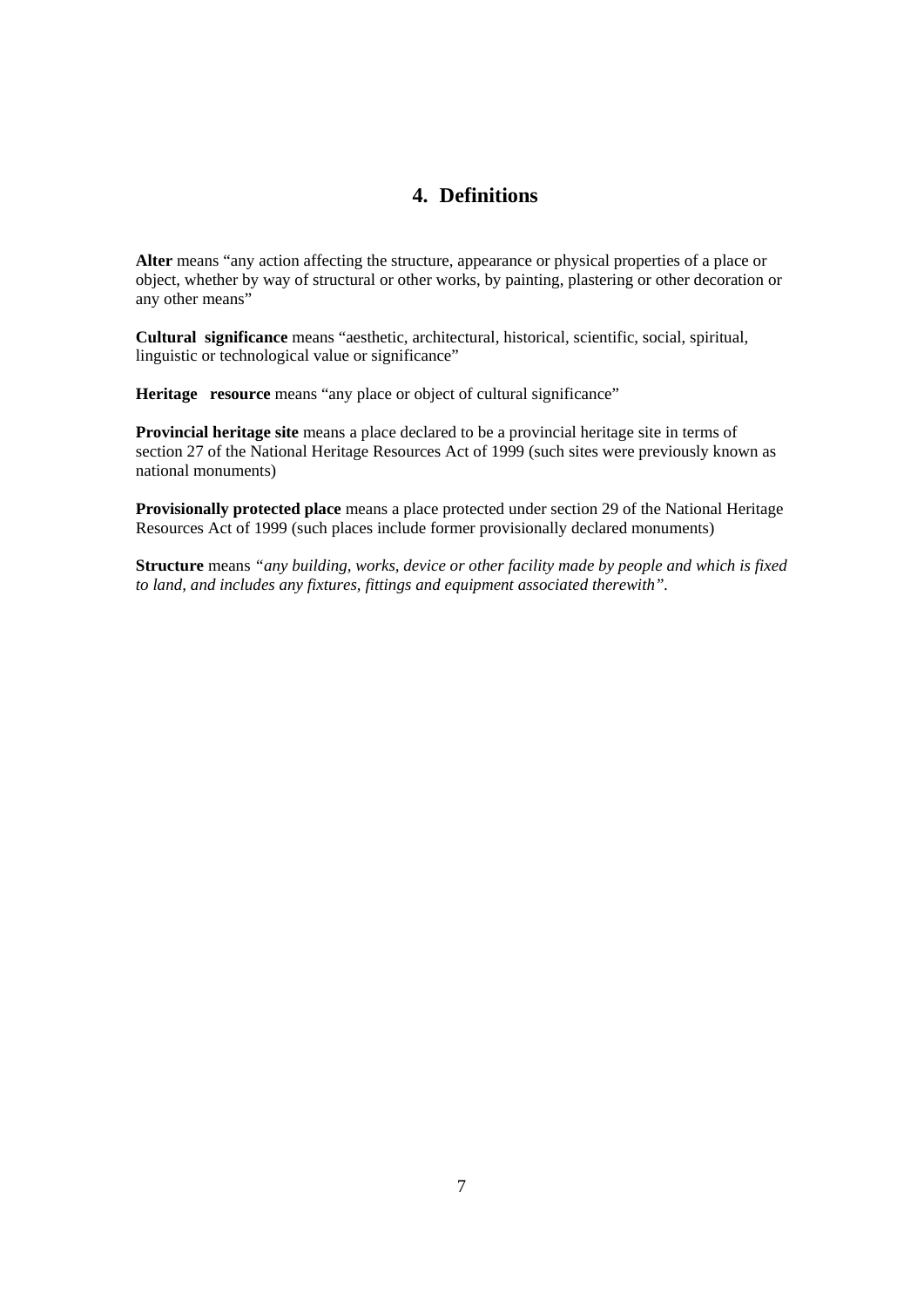# **CHECK LIST FOR APPLICATIONS FOR ALTERATIONS AND DEMOLITIONS.**

- **All documents must be bound in an A4 Format and filed in the same order as this Checklist.**
- **Plans are to be folded to an A4 size and placed at the back of your document.**
- **Complete this checklist as comprehensively and attach it to your application.**
- **Incomplete applications will not be processed! In order to prevent unnecessary delays and frustration, it is therefore suggested that you tick the attached check list and then submit it together with the rest of the application documents.**

| $\mathbf{i}$   | <b>COMPLETED APPLICATION FORM (301)</b>                                                                                                                                                                      |  |
|----------------|--------------------------------------------------------------------------------------------------------------------------------------------------------------------------------------------------------------|--|
| ii)            | 2 SETS OF DRAWINGS (One approved and stamped set will be<br>returned to the applicant.)                                                                                                                      |  |
| iii)           | <b>1 SET OF COLOURED-IN DRAWINGS</b>                                                                                                                                                                         |  |
| iv)            | <b>CLEAR COLOUR PHOTOGRAPHS: - (Labelled elevations and</b><br>Context.)                                                                                                                                     |  |
|                | <b>STREET ELEVATIONS OF NEIGHBOURING</b><br><b>PROPERTIES:</b> - (Labelled elevations and Context.)                                                                                                          |  |
| V)             | COPY OF ORIGINAL BUILDING PLAN.<br>(If the Local Authority does not have the original plans, then an<br>official letter from the Local Authority, stating that no plans are<br>available, will be required.) |  |
| $\rm vi)$      | <b>LOCALITY PLAN</b><br>(Copy of page from a map book.)                                                                                                                                                      |  |
| vii)           | <b>SITE DEVELOPMENT PLAN (SDP)</b>                                                                                                                                                                           |  |
| viii)          | HISTORICAL BACKGROUND INFORMATION,<br><b>OWNERSHIP &amp; ARCHITECTURAL.</b>                                                                                                                                  |  |
| ix)            | <b>COMMENTS - STATE-OWNED PROPERTY (NATIONAL)</b>                                                                                                                                                            |  |
| $\mathbf{X}$ ) | <b>PROOF OF INVITATION FOR COMMENTS FROM</b><br><b>INTERESTED / AFFECTED PARTIES. (All Total Demolitions)</b><br>& All State-owned building.)                                                                |  |

\* Please note that processing time may be four to six weeks.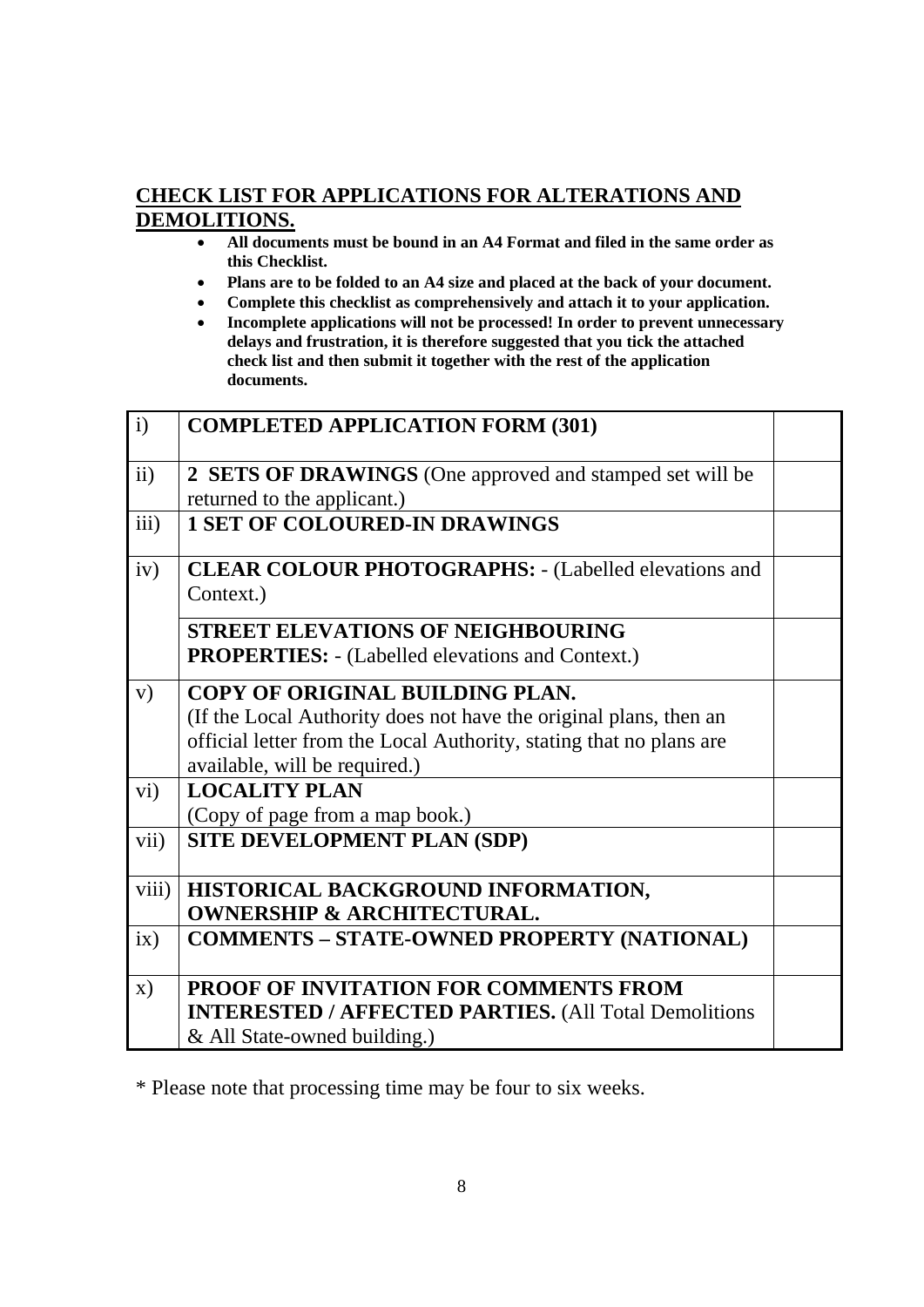## **Application Form 301**

| <b>OFFICIAL USE ONLY:</b>    |
|------------------------------|
|                              |
|                              |
|                              |
|                              |
|                              |
| Date of permit notification: |

# **APPLICATION**

To destroy, damage, deface, excavate, alter, remove from its original position, subdivide or change the planning status of a **Provincial Heritage Site or a Provisionally Protected Place, or** to alter or demolish a **Structure 60 years old or more**, as protected in terms of the National Heritage Resources Act (Act No> 25 of 1999).

### **PLEASE FILL IN ALL SECTIONS RELATING TO YOUR APPLICATION.**

### **1. APPLICANT**

| 2. | <b>OWNER OF PROPERTY</b> (when this is not the applicant) |  |
|----|-----------------------------------------------------------|--|
|    |                                                           |  |
|    |                                                           |  |
|    |                                                           |  |
|    |                                                           |  |
|    |                                                           |  |
|    |                                                           |  |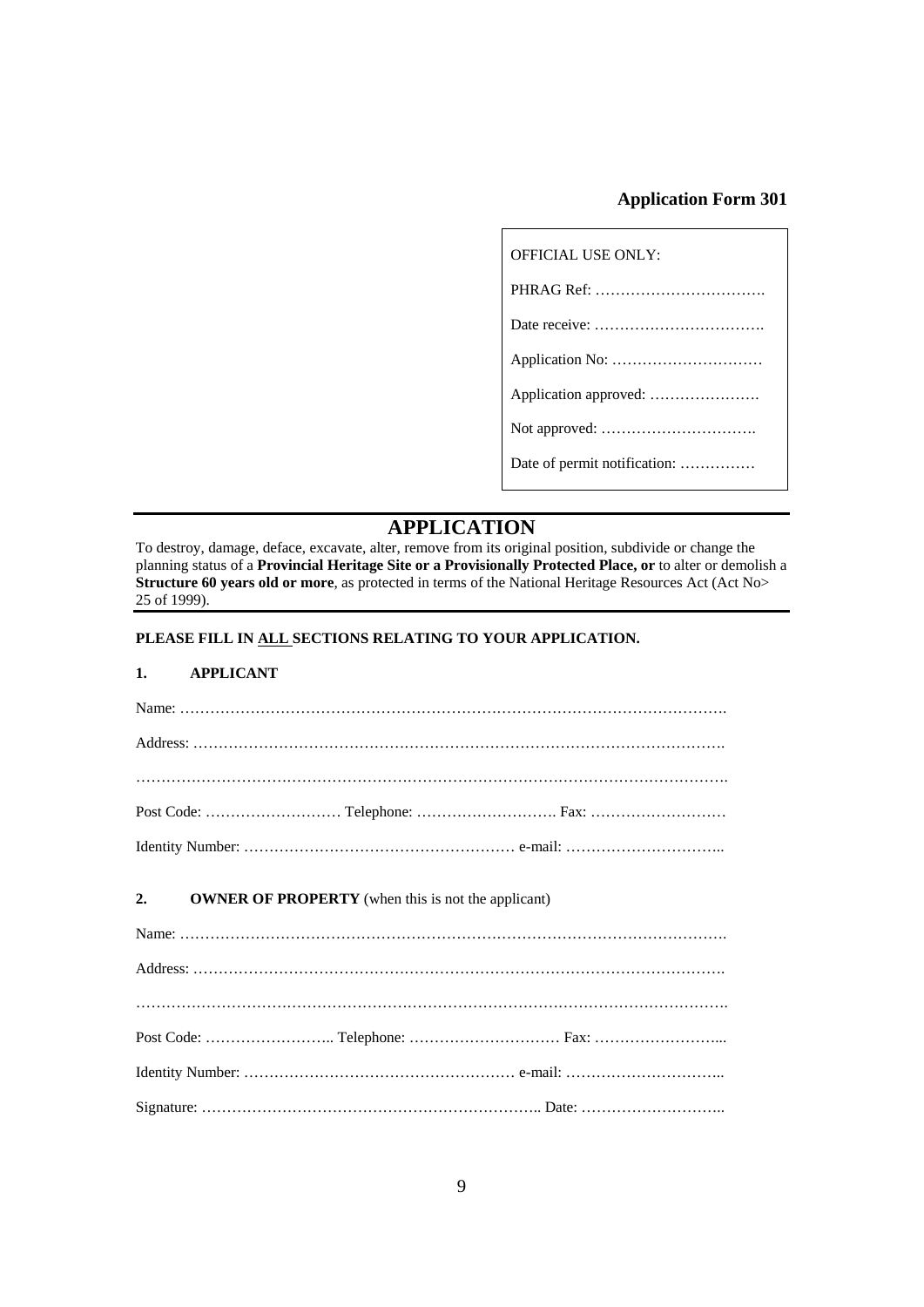**3. SITE indicate by means of a cross in the appropriate space(s) below:** 

- o **Provincial Heritage Site (previously a National Monument) Gazette No: ……………**
- o **Provisionally Protected Place**
- o **Structure older than 60 years**
- o **Situated Within a Heritage Area (previously Conservation Area)**

## 4. NAME AND ADDRESS OF PRIMARY RESPONSIBLE AGENT (Architect, Designer, etc.)

| Post Code:  Telephone:  Fax:  e-mail |
|--------------------------------------|

5. PROPOSED WORK (indicate by means of a cross in the appropriate space(s) below):

| <b>Total Demolition</b>   | Alteration  | Subdivision |
|---------------------------|-------------|-------------|
| <b>Partial Demolition</b> | Restoration | Rezoning    |
| Excavation                | Landscaping | Departure   |
|                           |             |             |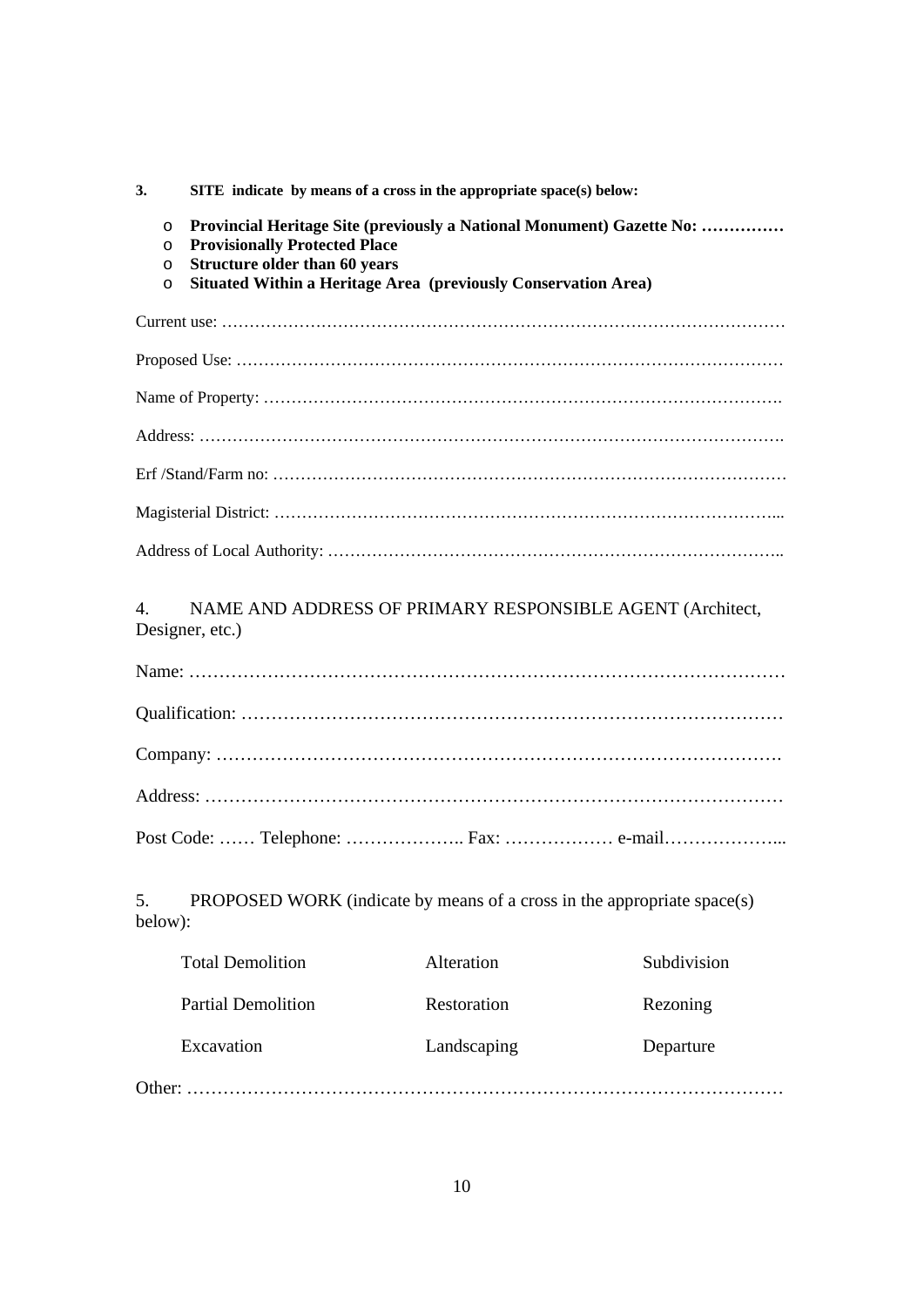**Drawing Reference Numbers and their Dates:** 

Detail the manner in which the proposed work is carried out:

Motivation For Proposed Work (please motivate fully, with reference to conservation principles where appropriate. This space may be used for additional details required above)

| Approximate value of proposed work: R |  |
|---------------------------------------|--|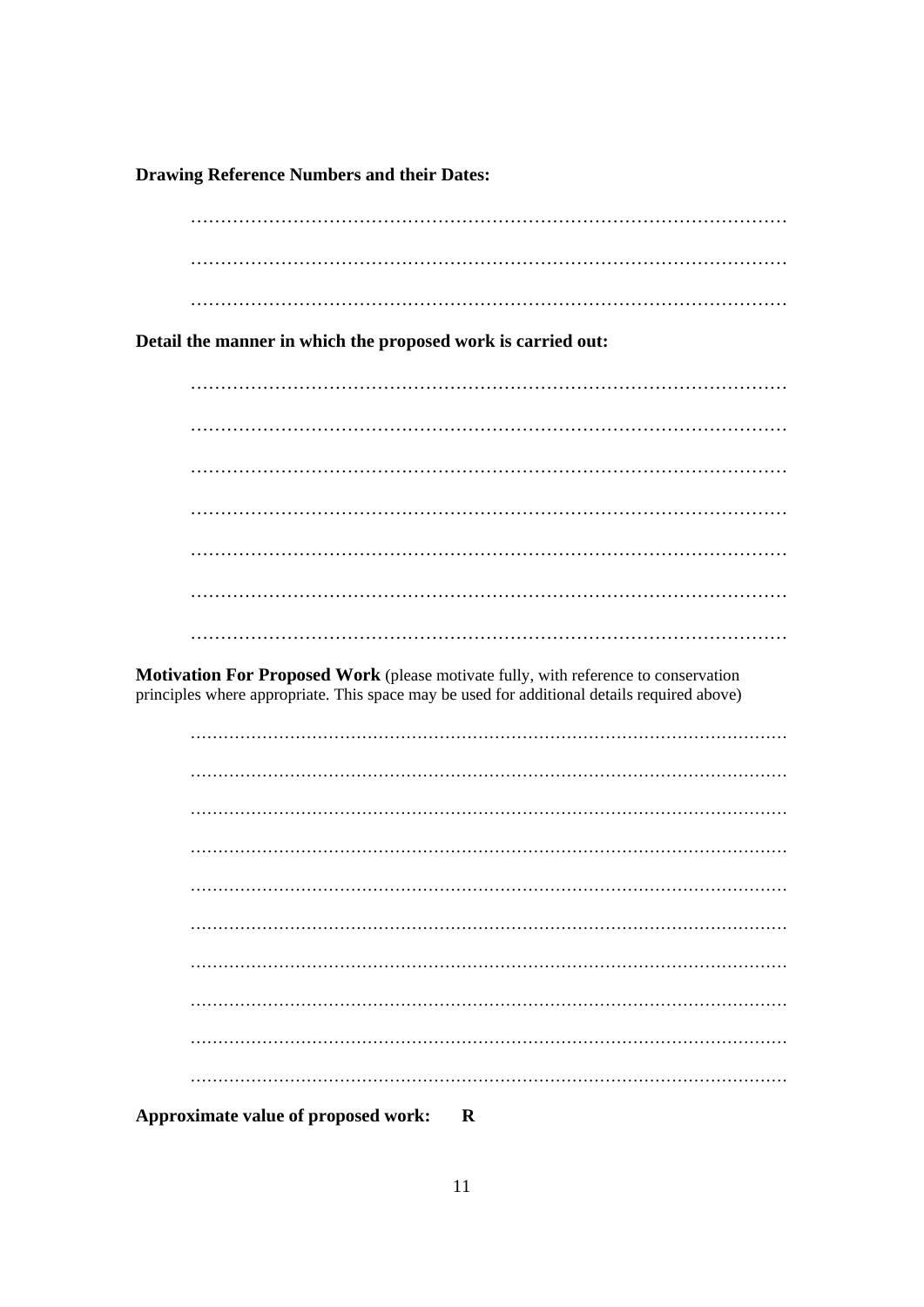**Old buildings require special treatment in terms of specifications, techniques and planning of alterations:** 

**What experience does the Primary Agent have in working with historical sites?** 

……………………………………………………………………………………………… ……………………………………………………………………………………………… ………………………………………………………………………………………………  $\mathcal{L}$  . The contract of the contract of the contract of the contract of the contract of the contract of the contract of the contract of the contract of the contract of the contract of the contract of the contract of th

What experience does the contractor working on the site have in working with historical sites?

………………………………………………………………………………………………………. ………………………………………………………………………………………………………. ……………………………………………………………………………………………………….

## **6. APPLICANT**

## I,

…………………………………………………………………………………………… Undertake fully to observe the terms, conditions, restrictions, regulations, guidelines and directions under which the Provincial Heritage Resources Agency - Gauteng may issue the permit to me.

Signature: …………………………………………………………………………………..

| $Place: \ldots \ldots \ldots \ldots \ldots \ldots \ldots \ldots \ldots \ldots$ |  |
|--------------------------------------------------------------------------------|--|
|                                                                                |  |

## ITEMS TO ACCOMPANY THIS FORM:

- THREE SETS OF DRAWINGS, ONE OF WHICH MUST BE COLOURED-UP
- PHOTOGRAPHS OF STRUCTURES IN THEIR PRESENT FORM AND IN CONTEXT
- ANY OTHER INFORMATION REQUESTED BY PHRAG

## PLEASE NOTE:

\* UNLESS THIS FORM IS SIGNED IT WILL NOT BE PROCESSED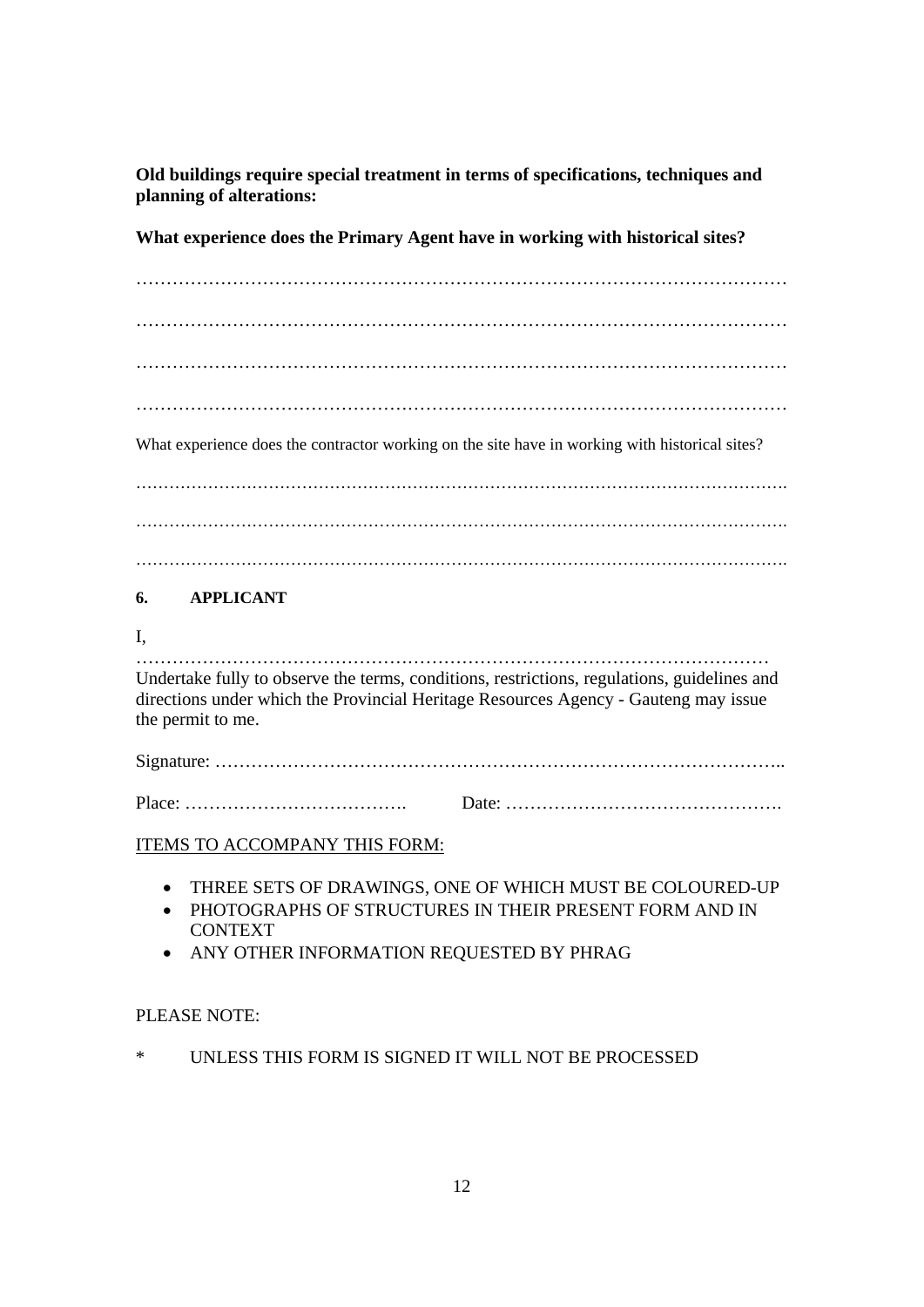\* IT IS AN OFFENCE IN TERMS OF THE NATIONAL HERITAGE RESOURCES ACT TO MAKE ANY FALSE STATEMENT OR REPRESENTATION IN THIS APPLICATION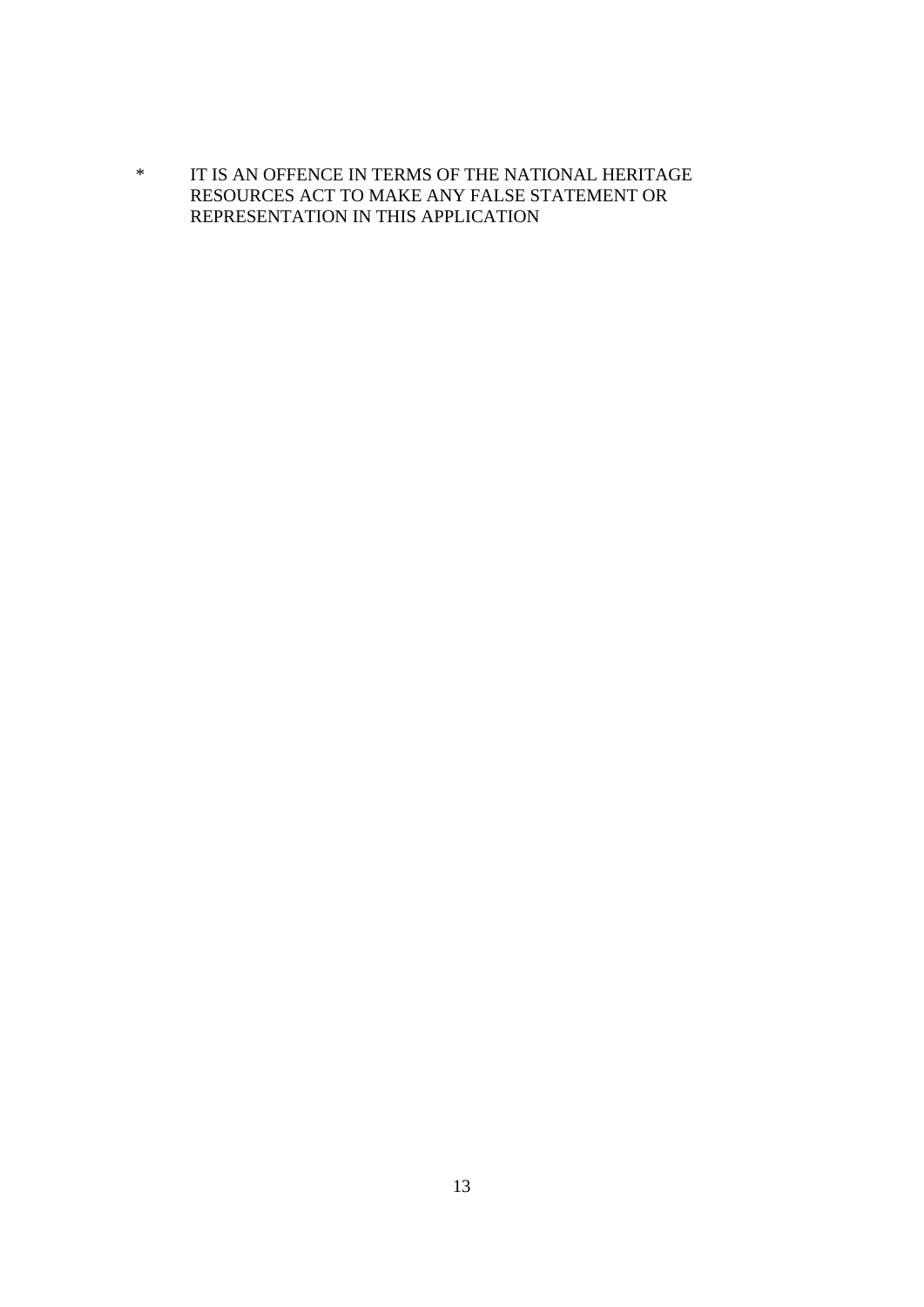# GUIDELINES FOR THE PREPARATION OF PLANS COMMITTEE SUBMISSIONS

## INFORMATION

It is important to submit sufficient information to clearly describe the property and your proposals. To avoid delay in the consideration of your application please make sure that submission is complete.

The information required may vary according to the extent of your proposals. For example, if the proposal is very minor, the completed application form and photographs of the affected area my be sufficient, For a major structural alteration or addition to a national monument, however, historical and architectural reports and a full set of plans, sections, elevations and details may be required, please discuss your proposals with the PHRAG's Office. (see page 8)

Please note that the information submitted is required for PHRAG records. Two approved and stamped sets of plans will be returned to the applicant.

## **PLANS**

Plans (see  $n^2$ . 1-3 and 8 below) must be copies of the original, and must be submitted in triplicate. All sets must be coloured in accordance with the instructions below, and signed in ink by the owner and the architect or designer and dated. One set will be kept by the PHRAG.

Plans should not be smaller than A4 size (210 x 297 mm) and should preferably not be larger that A0 size (841 x 1 189mm)

#### 1.SITE PLAN

–

The site plan may be drawn at 1: 000, 1:500, 1:200 or 1:100 scale, and the scale must be clearly stated on the plan. The site plan must be drawn in accordance with the approved surveyor's diagram of the site and must show

- $\blacksquare$  the north point
- $\blacksquare$  the location of the site and any structures on it in relation to surrounding roads, buildings and other features
- Existing building, structures, and pools on the site (coloured grey or uncoloured), proposed work (coloured red) and buildings or portions of building which it is proposed to demolish (in dotted lines)
- $\blacksquare$ The erf/property/farm number of the site
- The extent of the declared area (in the case of a national monument)

## **2. FLOOR PLANS, ELEVATIONS AND SECTIONS**

Sufficient plans, sections and elevations must be submitted to show the proposed work clearly. These drawings should be at 1:100, 1:50 or 1:20 scale, and must be fully dimensioned.

The position of section lines must be indicated on the plan.

The elevations should accurately reflect the effect of the proposal on the structure and its relationship to adjacent buildings.